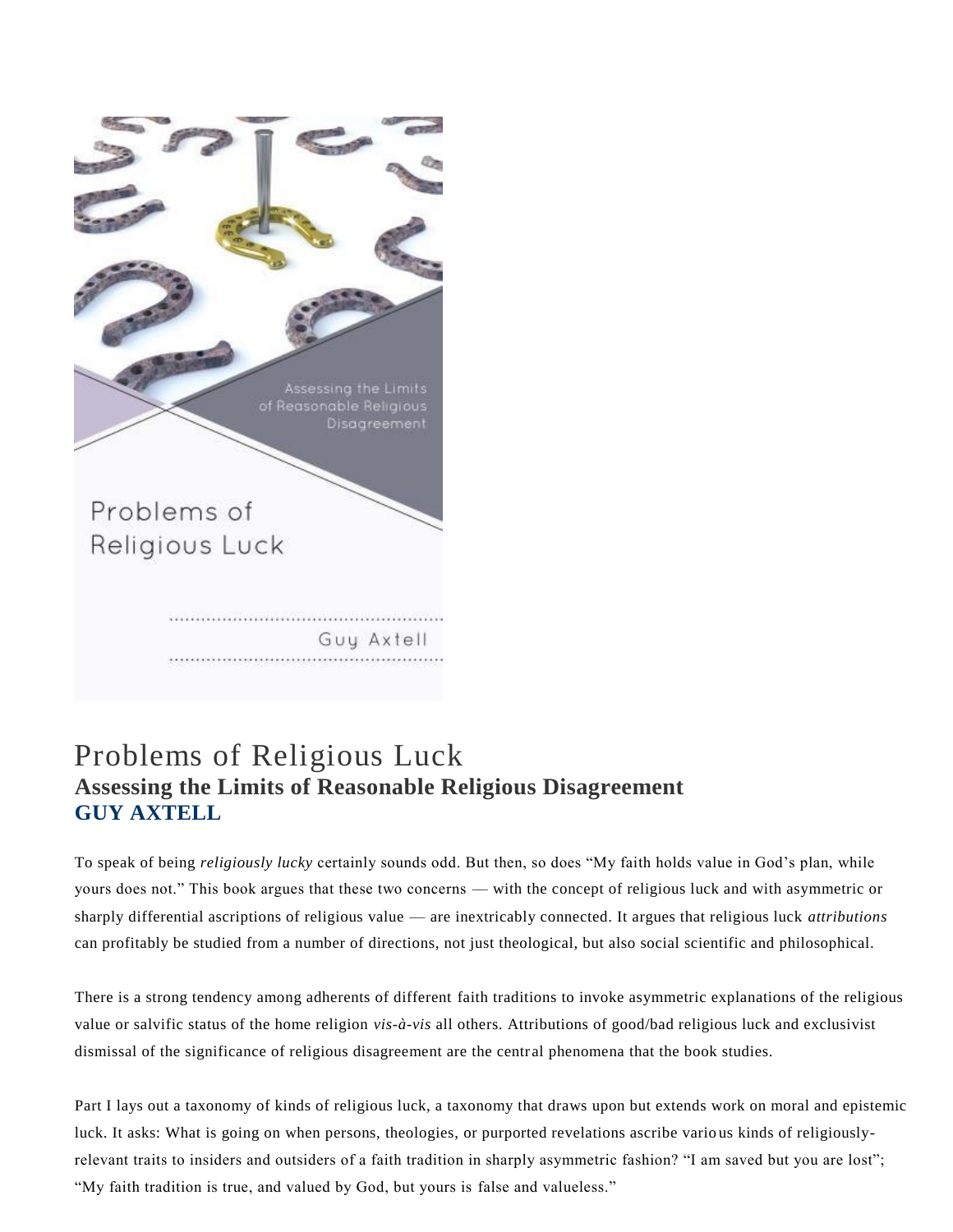Part II further develops the theory introduced in Part I, pushing forward both the descriptive/explanatory and normative sides of what the author terms his inductive risk account. Firstly, the concept of inductive risk is shown to contribute to the needed field of comparative fundamentalism by suggesting new psychological markers of fundamentalist orientation. The second side of an inductive risk account is concerned with the epistemology of religious belief, but more especially with an account of the limits of reasonable religious disagreement. Problems of inductively risky modes of belief -formation problematize claims to religion-specific knowledge, and to doxastic responsibility. But the inductive risk account does not aim to set religion apart, or to challenge the reasonableness of religious belief *tout court.* Rather, the burden of the argument is to challenge the reasonableness of attitudes of religious exclusivism, and to demotivate the "polemical apologetics" that exclusivists practice and hope to normalize.

#### Lexington Books *Lanham • Boulder • New York • London*

Pages: 308 • Trim: 6 x 9 **Subjects:** [Philosophy / Religious](https://rowman.com/Action/BISAC/_/PHI022000/Philosophy-Religious), [Philosophy / Free Will & Determinism](https://rowman.com/Action/BISAC/_/PHI007000/Philosophy-Free-Will-&-Determinism), Philosophy / Movements / **Contents:**

#### **Part I Religious Cognition and Philosophy of Luck**

**1 Types of Religious Luck : A Working Taxonomy** Multi-sided Interest in Problems of Religious Luck Accounts of and Kinds of Luck: A Methodological Primer *A Working Taxonomy Resultant Criterial Constitutive Propositional Intervening Veritic Environmental Veritic*

A Tess-Case of Testimonial Environmental Veritic Luck Conclusion: Emerging Philosophical Questions

#### **2 The New Problem of Religious Luck**

Qualifying and Refocusing Etiological Challenges Based on Contingency The Exceptionalist Dilemma Explanatory Asymmetries and Critical Reasoning Dispositions An Objection and Reply Conclusion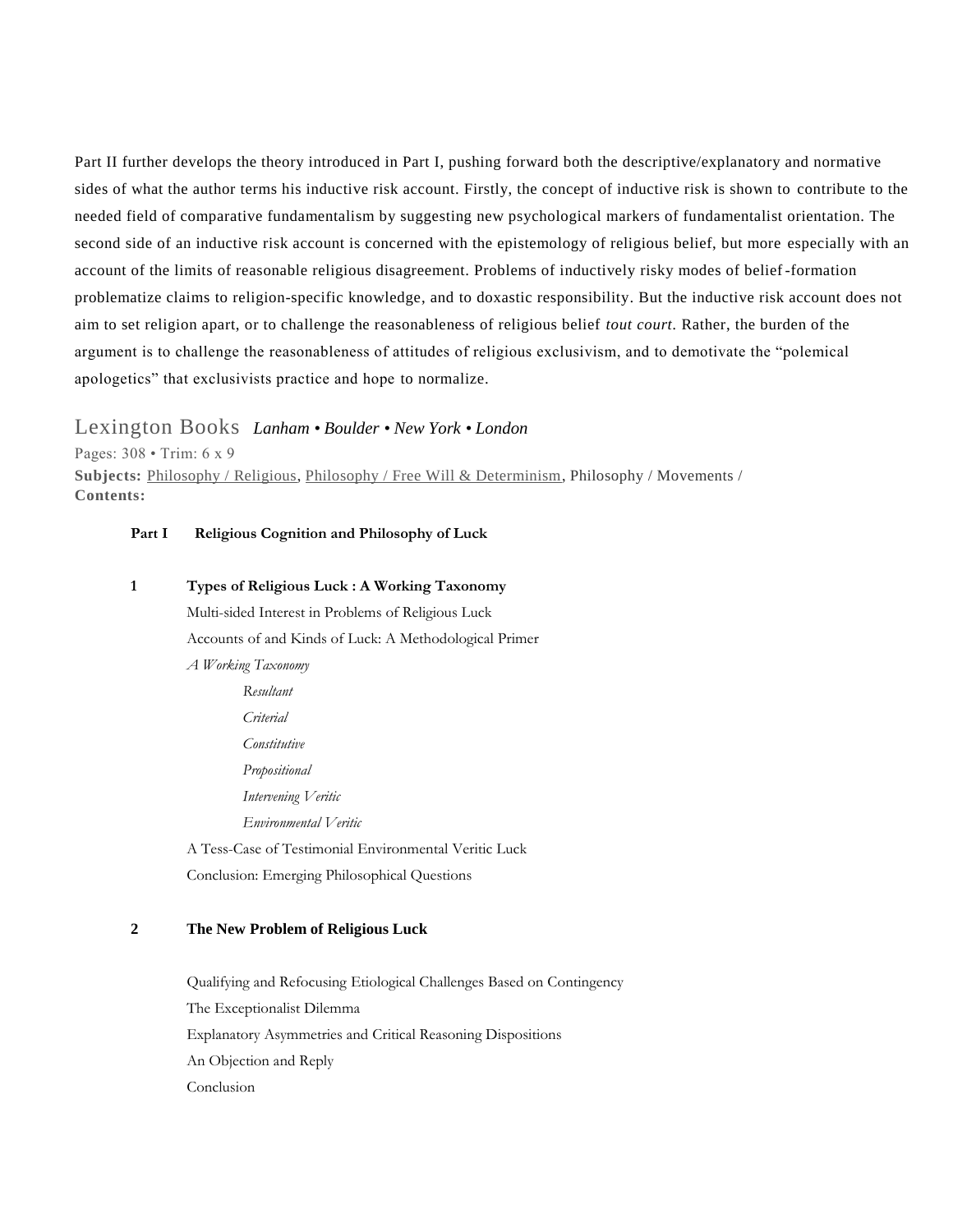#### **Part II Applications and Implications of Inductive Risk**

#### **3 Enemy in the Mirror : The Need for Comparative Fundamentalism**

From Philosophy of Luck to a Toolkit of Inductive Norms Fundamentalist Orientation and the Risks of Teleological Suspension Conclusion

#### **4 We Are All of the Common Herd : Montaigne and the Psychology of our 'Importunate Presumptions'**

Psychologists and Philosophers on our Bias Blind Spot How Etiological Symmetry Begets Religious Contrariety in Testimonial Traditions *Step One: Narrative Content Confounds our Source Monitoring Step Two: An Adopted Revelation Becomes the Ground for a Self-Awarded 'Prize' Step Three: 'Have Their Ditch and Cross it, Too,' or, Testimonial Authority Assumption Comes to be Identified with a Propositional View of Revelation Step Four: Biased-Closure Inferences Rationalize Peer-Denial and Pave the Way for Generate 'Easy' Knowledge*  Conclusion

#### **5 Scaling the 'Brick Wall' : Measuring and Censuring Strongly Fideistic Religious Orientation**

The Many Sources of Religious Diversity

Descriptive and Prescriptive Fideism: A Crucial Distinction

Bridge Building, or Burning? A Critique of the Belief Model

The Conceptual Incoherence Argument

Dicey Advising? Dilemmas for the Two Form of Exclusivism

 *A Religious-value Focused Constructive Dilemma*

 *An Advice-focused Dilemma for Mutualist Exclusivists*

An Objection and Reply

#### **6 The Pattern Stops Here?**

#### **Counter-Inductive Thinking, Counter-Intuitive Ideas, and Cognitive Science of Religion**

What is meant by "Science of Religion"? Vainio's Christian Philosophic Appropriation and Critique of CSR

*De Jure* and *De Facto* Challenges: How Related?

*Hume on Miracles*

*The Religious Credence Thesis: Another Sort of 'De-bunking' Argument?*

Counter-Inductive Thinking and Minimally Counter-Intuitive Teachings: How Related?

Chapter 6, Part II, & Book Conclusions

*Notes, References, Index*